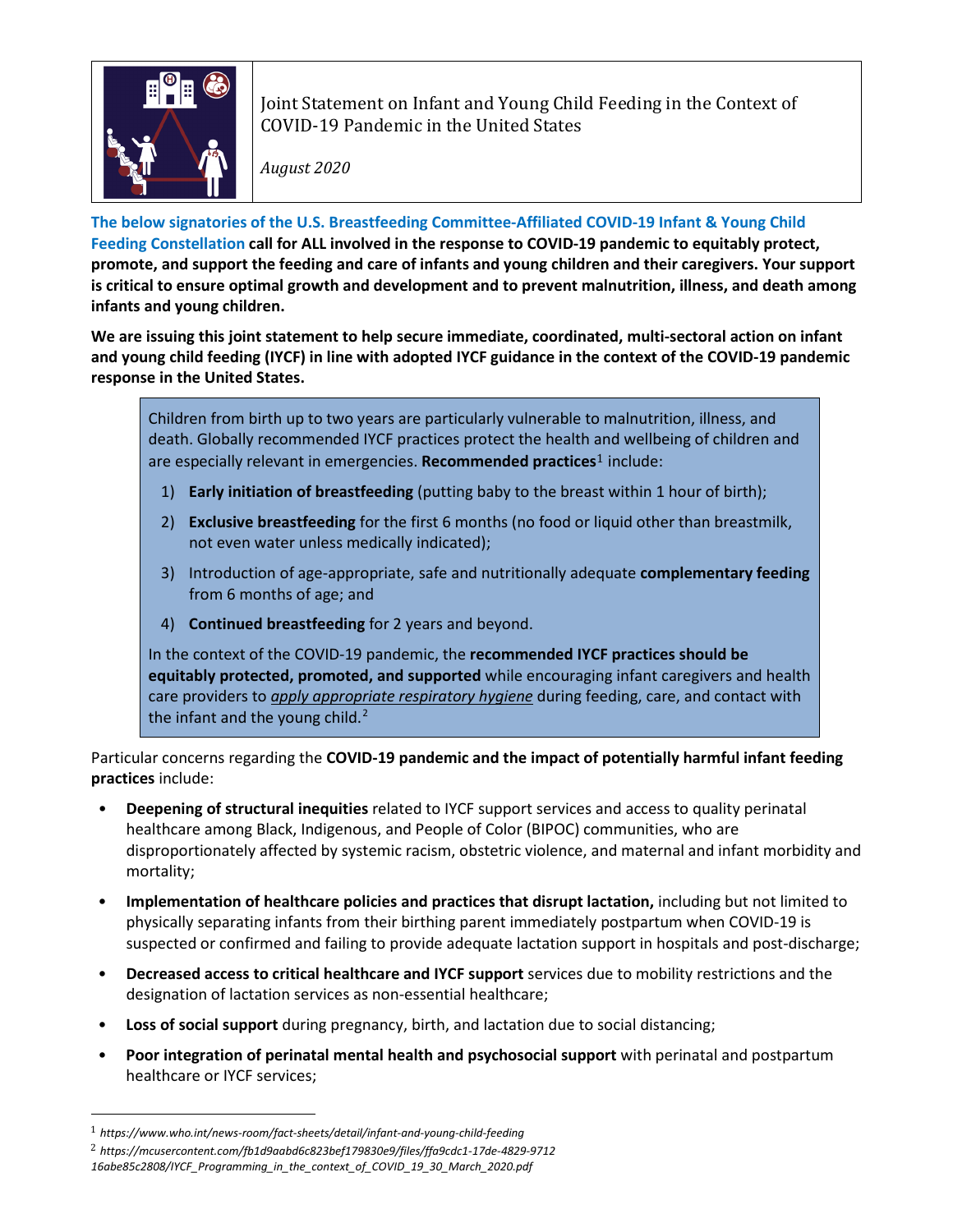- **Disruption in the availability, accessibility, and acceptability of pasteurized donor human milk** in postpartum and neonatal units, which disproportionately affects BIPOC at highest risk of preterm birth and associated morbidity and mortality;
- **Decreased healthcare and IYCF support services for populations with accessibility needs** (e.g., families with limited English fluency; persons with disabilities; households lacking technologies required to use virtual/telehealth services);
- **Disruption in access to emergency perinatal healthcare and IYCF support** services for structurally marginalized populations (e.g., homeless; incarcerated; persons living with HIV/AIDS; LGBTQ+; persons with substance use disorders);
- **The inability to implement** recommended COVID-19 infection prevention and control measures during IYCF due to lack of personal protective equipment (PPE);
- **Poor knowledge application or awareness by healthcare providers, health care professional organizations, and IYCF support persons** that, based on the best evidence and current science, SARS-CoV-2 is not passed through human milk<sup>[3](#page-1-0)</sup>;
- **Concerns about the supply chain of commercial infant formula**, including increased demand for infant formula, public panic regarding the scarcity of formula resulting in needs of formula dependent infants not being met, poorly coordinated formula procurement and distribution to families in need, and the unethical marketing of infant formula that disproportionately targets low-income and BIPOC families;
- **Lack of understanding among health care providers and parents that stress and trauma do** not **negatively impact the quality of milk or the physiology of milk production** that contribute to early weaning, unnecessary formula supplementation, and disrupted lactation;
- **Compromised access to markets and fresh produce** which can lead to over-reliance on highly processed foods, which may be calorie-dense but nutrient-poor, are inappropriate for the healthy growth and development of infants and young children, and do not meet nutritional needs during pregnancy and lactation.
- **Lack of integration of early childhood education (ECE) programs into COVID-19 IYCF response** creating a significant gaps in the continuity of IYCF support in the community.

## **Calls for Action**

In line with the Infant and Young Child Feeding in the Context of COVID-19 Brief<sup>[4](#page-1-1)</sup> and with consideration of the above, **the joint signatories of this statement call on ALL agencies involved in response to the COVID-19 pandemic** to ensure support to policies, programs, and initiatives aimed at protecting, promoting and supporting recommended IYCF practices:

**1. Prioritize and identify the needs of pregnant and lactating individuals early in the response and provide adequate protection and support in line with recommended feeding practices for IYCF in the context of the COVID-19 pandemic.** Ensure that infants born to a person with suspected or confirmed COVID-19 are provided with access to a full spectrum of postpartum lactation healthcare services to minimally include skin-to-skin contact and the opportunity to feed at breast/chest while applying the necessary hygiene precautions. Avoid practices and non-evidence-based interventions that separate infants and parents or otherwise disrupt lactation. Support equitable access to pasteurized donor human milk, when available, to maintain exclusive human milk feeding of newborns. Ensure that a system is in place to provide continuity of quality, appropriate, and accessible follow-up postpartum care and skilled lactation support before hospital discharge, especially for families with limited resources. Advocate that skilled lactation support in healthcare facilities and

<span id="page-1-1"></span><span id="page-1-0"></span><sup>&</sup>lt;sup>3</sup> https://www.who.int/publications/i/item/10665332639<br><sup>4</sup> UNICEF, GTAM, GNC. March 30th, 2020. Infant and Young Child Feeding in the Context of COVID-19. Brief No. 2 (v1) *[https://mcusercontent.com/fb1d9aabd6c823bef179830e9/files/ffa9cdc1-17de-4829-9712-](https://mcusercontent.com/fb1d9aabd6c823bef179830e9/files/ffa9cdc1-17de-4829-9712-16abe85c2808/IYCF_Programming_in_the_context_of_COVID_19_30_March_2020.pdf) [16abe85c2808/IYCF\\_Programming\\_in\\_the\\_context\\_of\\_COVID\\_19\\_30\\_March\\_2020.pdf](https://mcusercontent.com/fb1d9aabd6c823bef179830e9/files/ffa9cdc1-17de-4829-9712-16abe85c2808/IYCF_Programming_in_the_context_of_COVID_19_30_March_2020.pdf)*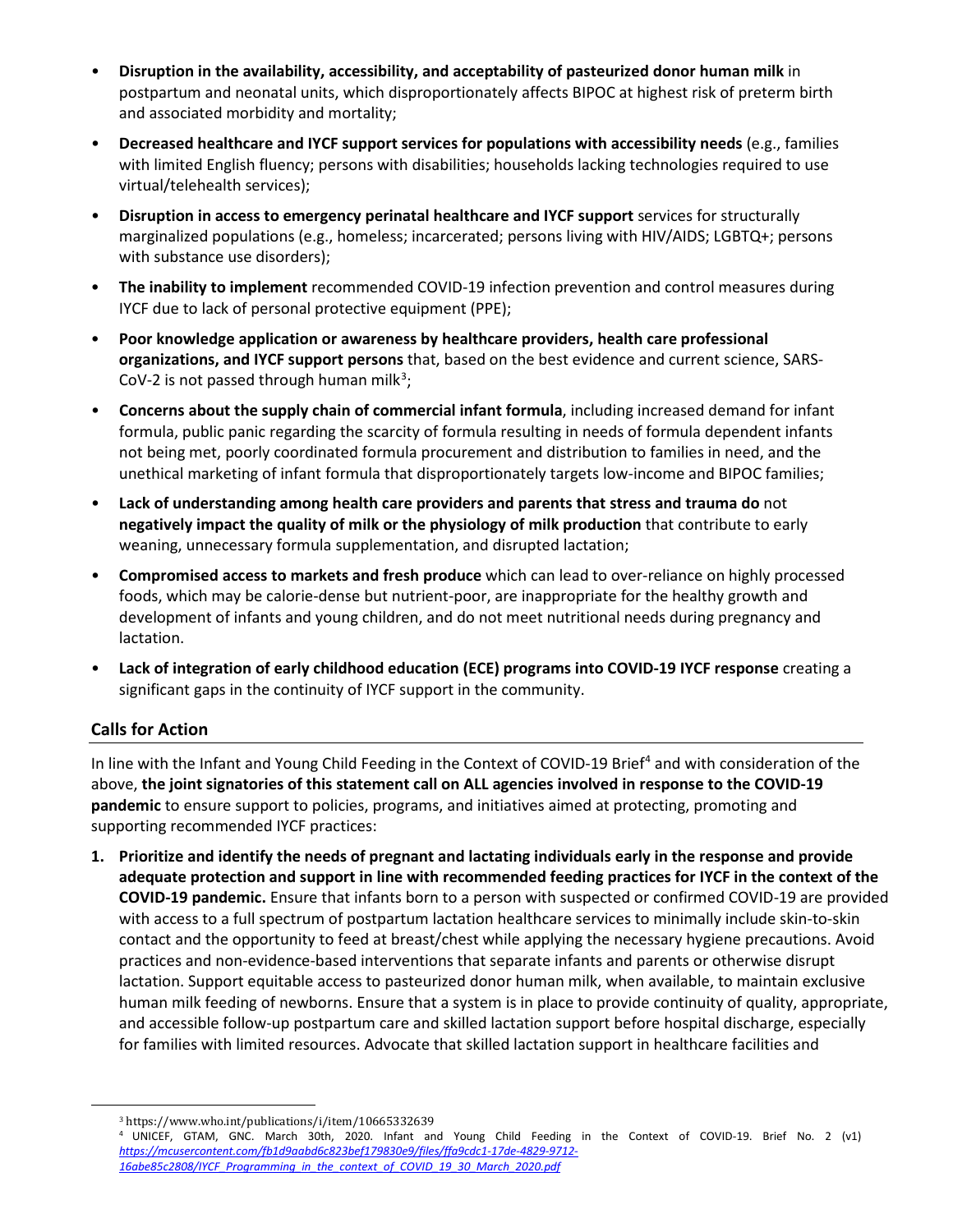community settings are considered essential. Support integration of lactation service providers into comprehensive postpartum and pediatric COVID-19 response.

- **2. Provide emergency funding to assist community lactation support providers in acquiring PPE** for situations that require hands-on assessment and care.
- *3.* **Protect and meet the needs of infants and young children who are formula-fed while minimizing the risks associated with formula feeding in emergencies.** Infants who are dependent on infant formula should be urgently identified, assessed, and prioritized to receive a package of essential support. Establish a network of coordinated IYCF response to meet the needs of formula-dependent infants. Ensure that best practices for assessment of need, procurement, and distribution of formula and other infant feeding supplies get integrated into IYCF response policies, programs, and activities.<sup>[5](#page-2-0)</sup> Ensure that IYCF coordinating agencies and the organizations they support are provided with the necessary funding, training, and programming support to ensure timely, ethical, and quality support for safer formula feeding during emergency response. This response may include, but is not limited to: responsible purchase and distribution of formula, infant feeding supplies (i.e., bottles, nipples, pumps), and hygiene-related materials (e.g., dishwashing detergent and bottle brushes) based on an assessment of need; a sustained infant feeding package for the duration of the emergency response; parent/caregiver education about recommended formula preparation and feeding hygiene practices; promoting continuity of pediatric care (e.g., well-visits and vaccinations) and social services (e.g., mental health and psychosocial support; early care education); promoting continuity of postpartum follow-up care. If possible and parents are willing, provide counseling and skilled support for the reestablishment of lactation ("relactation") and gradual reduction of supplementation with formula.
- *4.* **Advocate that organizations supporting IYCF align policies, programs, and practices with the International Marketing of Breastmilk Substitutes (WHO Code)** to minimize unethical marketing of formula to vulnerable families during emergencies.
- **5. Ensure that pregnant and lactating individuals have access to food, clean water, protection, psychosocial support, and other interventions to meet essential needs.** Consider innovative approaches for remote support in the context of perinatal/postpartum isolation and social distancing. Share innovative approaches for remote support to assist providers across the U.S. to help parents access essential needs.
- **6. Ensure the accessibility and availability and continuity of nutritious, fresh food, and essential staples** at affordable prices for children and their families**.** Where there are identified shortfalls in local access to and availability of nutrient-dense foods, facilitate access to age-appropriate and safe, complementary foods for infants and young children (e.g., state or national coordination of WIC services). Families should receive support on what, when, and how to feed young children to empower caregivers to implement and manage a healthy diet that includes intake of safe and palatable drinking water for their young children.
- **7. Ensure that human milk donations and the ethical and equitable distribution of pasteurized donor human milk** are part of integrated newborn care and postpartum lactation support during COVID-19 response. [6](#page-2-1)
- **8. Ensure that organizations positioned to provide culturally appropriate, accessible, and quality traumainformed IYCF services** to BIPOC or otherwise marginalized families are integrated into care continuity systems so that they can provide timely and responsive care at the community level.
- **9. Partner with and develop MOUs/MOAs with BIPOC-led organizations to facilitate the provision of IYCF services to families with infants and young children at high risk for lactation challenges;** these risks may include, but are not limited to: preterm and low birth weight infants; infants under 6 months of age; children with disabilities or special feeding needs; HIV exposed infants; substance-exposed infants; orphaned infants; infants of an incarcerated mother/birthing parent; infants of parents who are traumatized; all instances where children are separated from their parents/caregivers in the maternity care setting; military families. Ensure

<span id="page-2-0"></span><sup>5</sup>Operational Guidance on Infant Feeding in Emergencies (OG-IFE) version 3.0. www.ennonline.net/operationalguidance-v3-2017

<span id="page-2-1"></span><sup>6</sup> Why donor human milk is an essential need during COVID-19. Available at: https://www.hmbana.org/news/why-donor-human-milk-is-anessential-need-during-covid-19.html